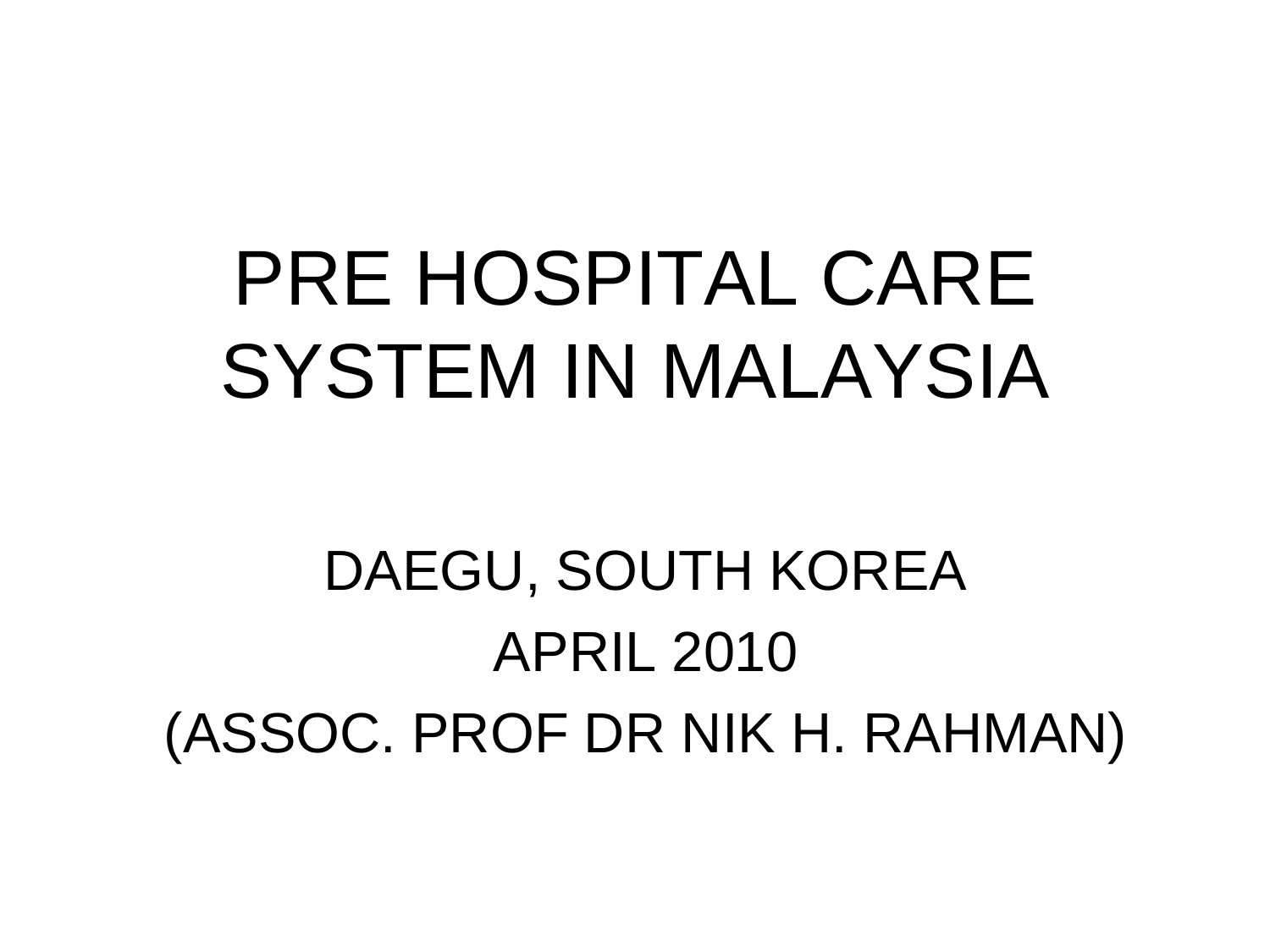- **Malaysia is located in South East Asia**
- **Bordered by Thailand in the north and Singapore in the south**
- **Consists of 15 states and has a democratic government**
- **Comprises of multi-ethnic groups, the Malay group being the majority (70%) and others such as Chinese and Indians**
- **The land area is 330,252 square kilometers with a population of just over 25 million**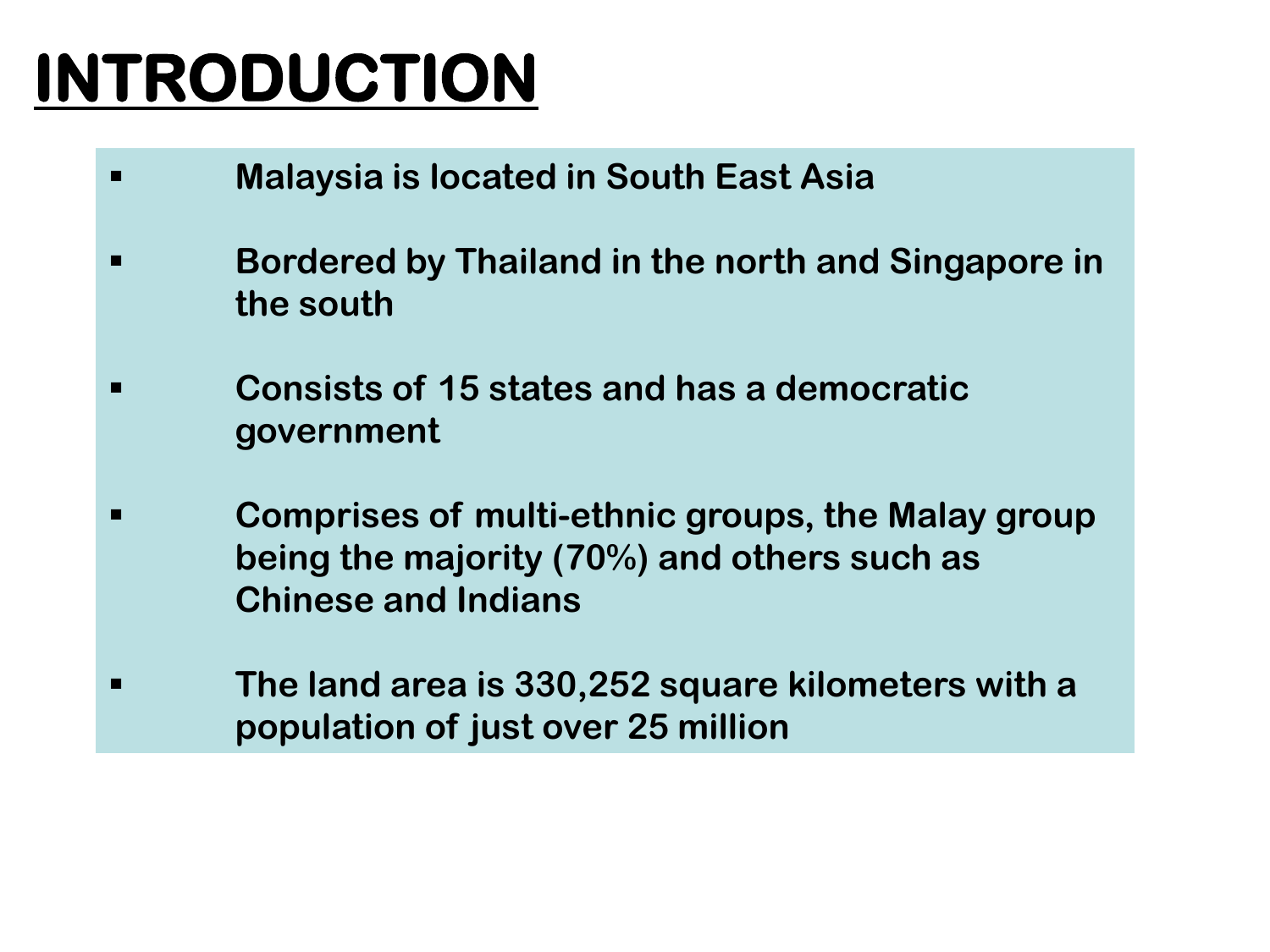- **Life expectancy at birth in 2008 for males was 70.3 years and for females, 75.2 years**
- **The health facilities are provided by the Ministry of Health (MOH), Ministry of Education (university hospitals), and private sectors**
- **Each of the 15 states are provided with a General Hospital that perform as referral center**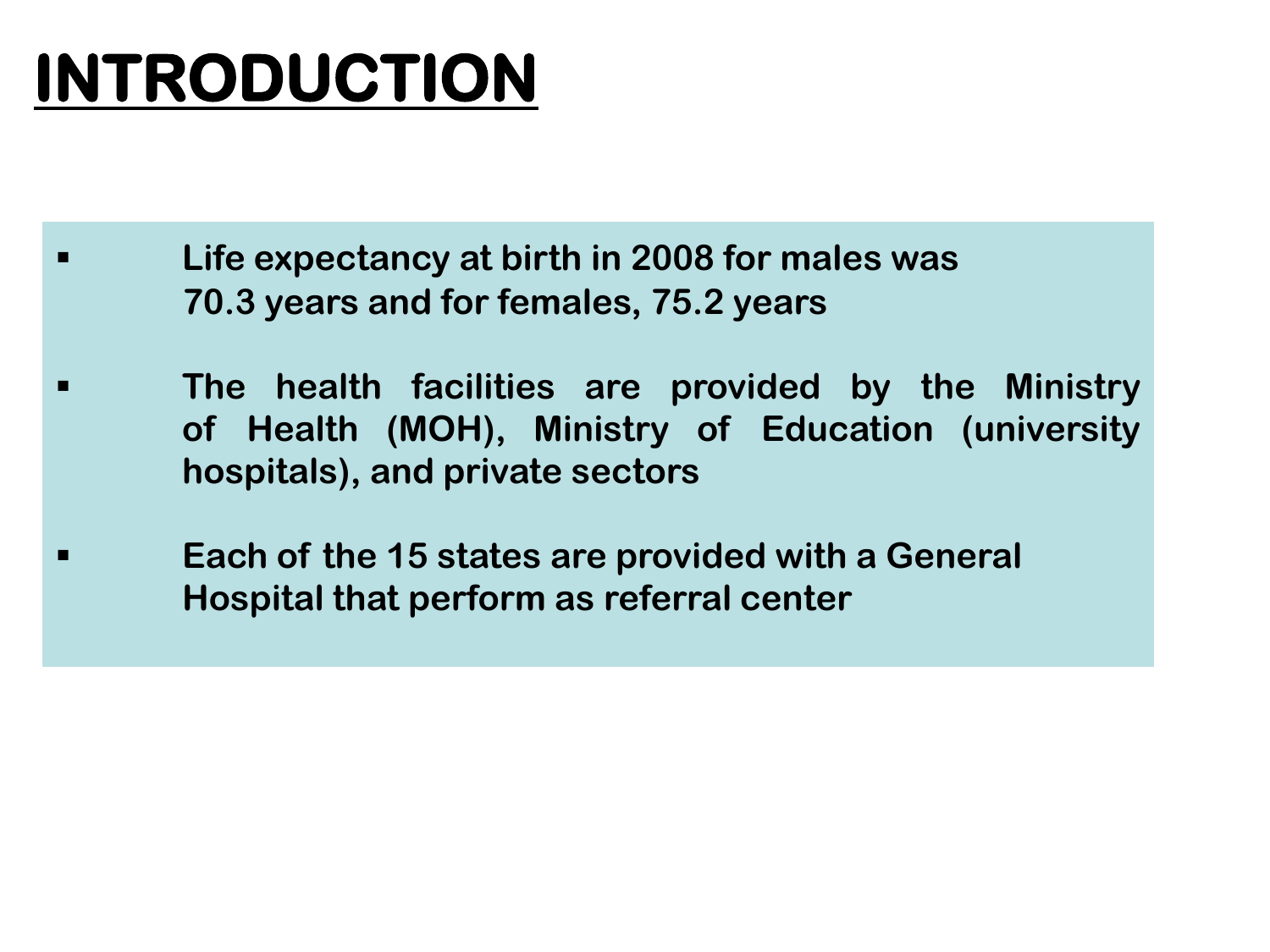- **Total number of doctors of 17 442**
- **The ratio of doctors to population as in 2002 is 1 to 1 474**
- **MOH allocation to National Budget is 6.33%, amounting to Malaysian Ringgit (RM) 5 765 553 410**
- **80% of which was for the operating budget and the other 20% for the development budget**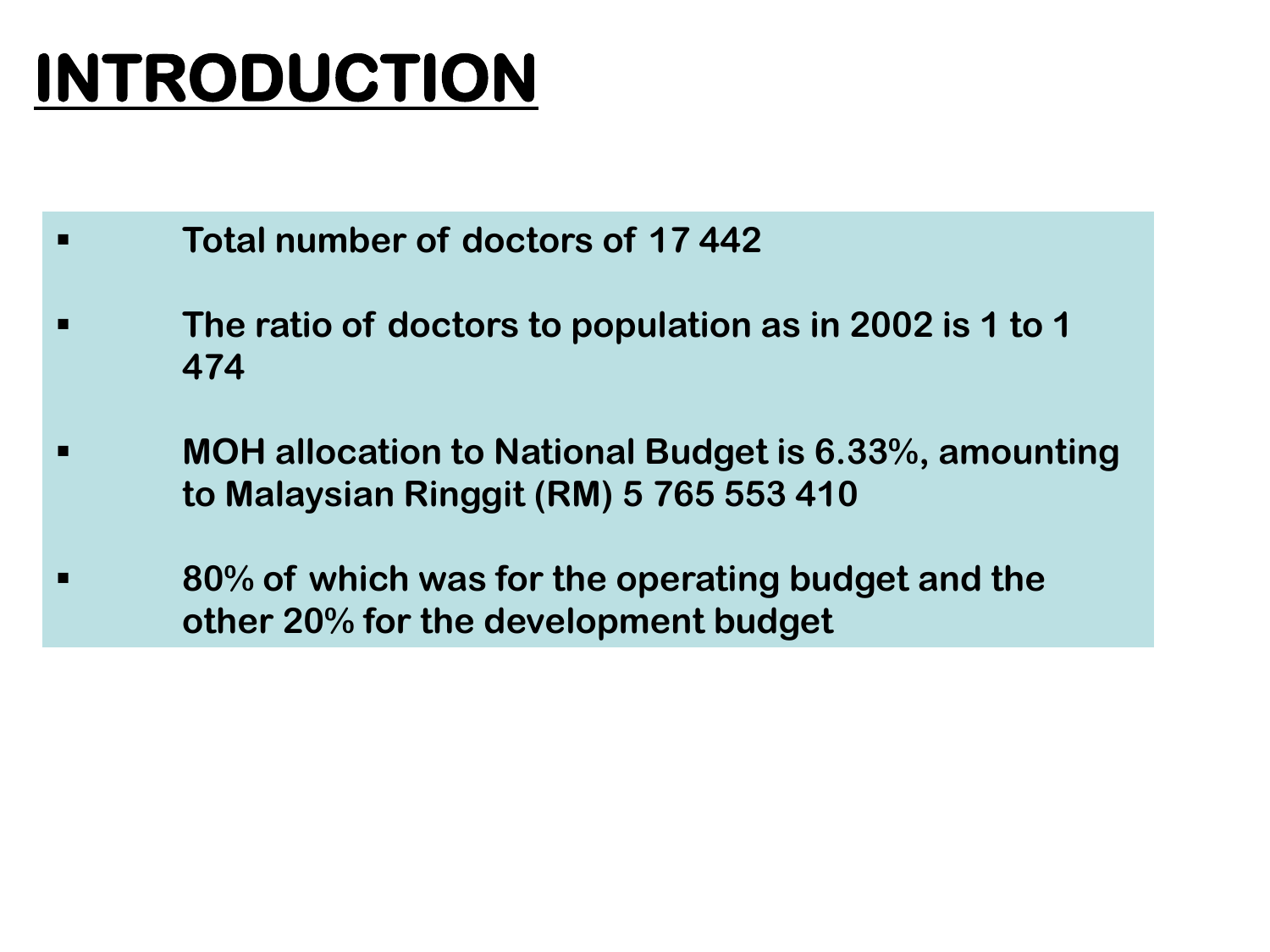| 1                | <b>Normal Delivery</b>                     | 14.91% |
|------------------|--------------------------------------------|--------|
| $\overline{2}$   | <b>Complications of Pregnancy</b>          | 12.39% |
| 3                | <b>Accident</b>                            | 9.11%  |
| 4                | <b>Diseases of the Respiratory Systems</b> | 7.30%  |
| 5                | <b>Diseases of the Circulatory Systems</b> | 7.26%  |
| 6                | <b>Perinatal Conditions</b>                | 6.57%  |
| $\overline{z}$   | <b>Diseases of the Digestive Systems</b>   | 5.20%  |
| 8                | <b>Diseases of the Urinary Systems</b>     | 3.74%  |
| $\boldsymbol{9}$ | <b>Ill-defined Conditions Diseases</b>     | 3.43%  |
| 10               | <b>Malignant Neoplasms</b>                 | 3.13%  |

Total admission = 1,905,689

Figures from Ministry of Health Malaysia 2007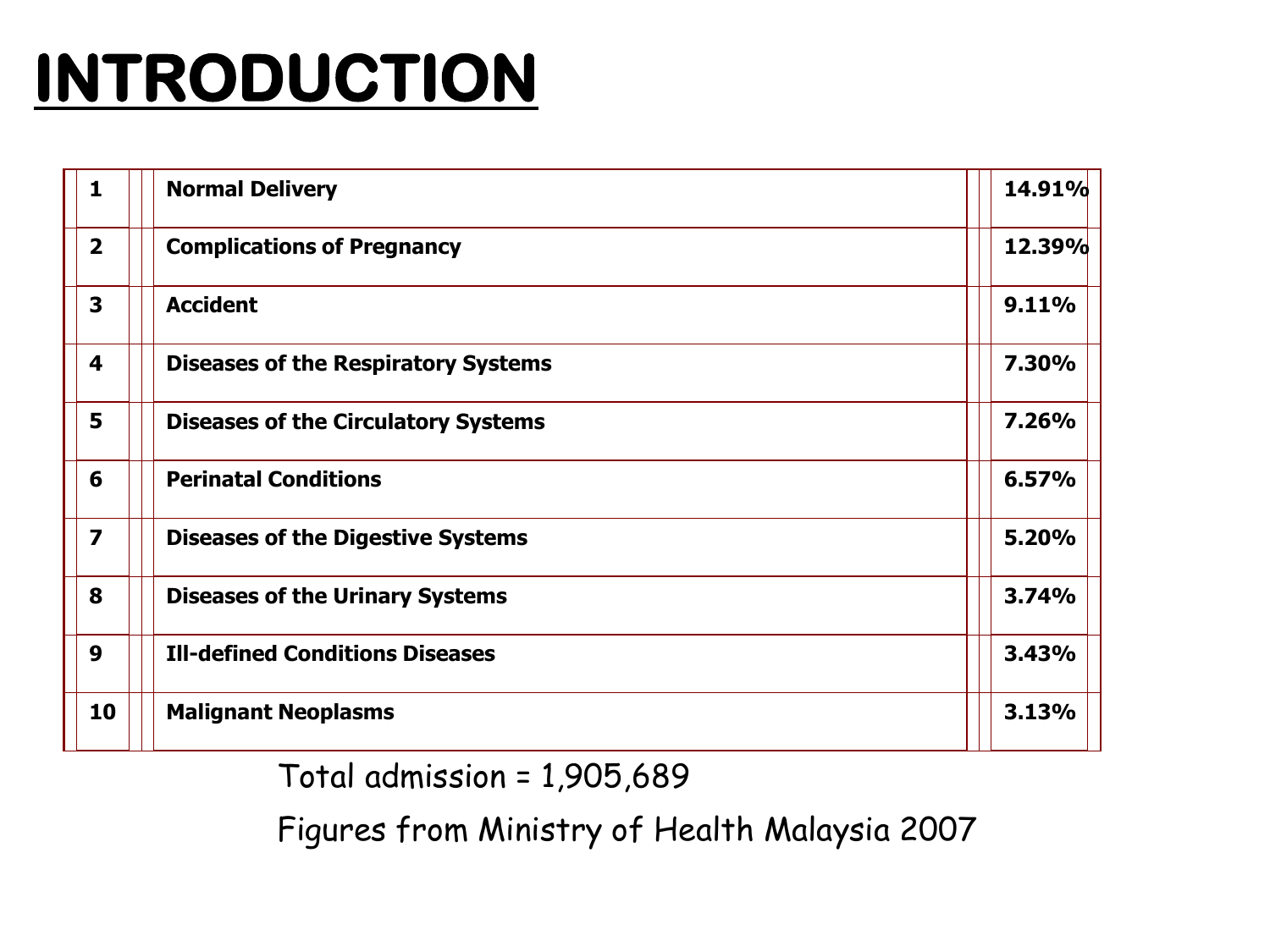#### **Principal Causes of Deaths In Government Hospitals Malaysia in 2007**

| $\mathbf{1}$   | Septicemia                                                    | 16.87% |
|----------------|---------------------------------------------------------------|--------|
| 2              | <b>Heart Diseases &amp; Diseases of Pulmonary Circulation</b> | 15.70% |
| 3              | <b>Malignant Neoplasm</b>                                     | 10.59% |
| $\overline{4}$ | <b>Cerebrovascular Diseases</b>                               | 8.49%  |
| 5              | Pneumonia                                                     | 5.81%  |
| 6              | <b>Accident</b>                                               | 5.59%  |
| $\overline{7}$ | <b>Diseases of Digestive System</b>                           | 4.47%  |
| 8              | <b>Perinatal Conditions</b>                                   | 4.20%  |
| 9              | <b>Kidney Diseases</b>                                        | 3.83%  |
| 10             | <b>III-Defined Conditions</b>                                 | 3.03%  |

Total death = 49, 586

Figures from Ministry of Health Malaysia 2007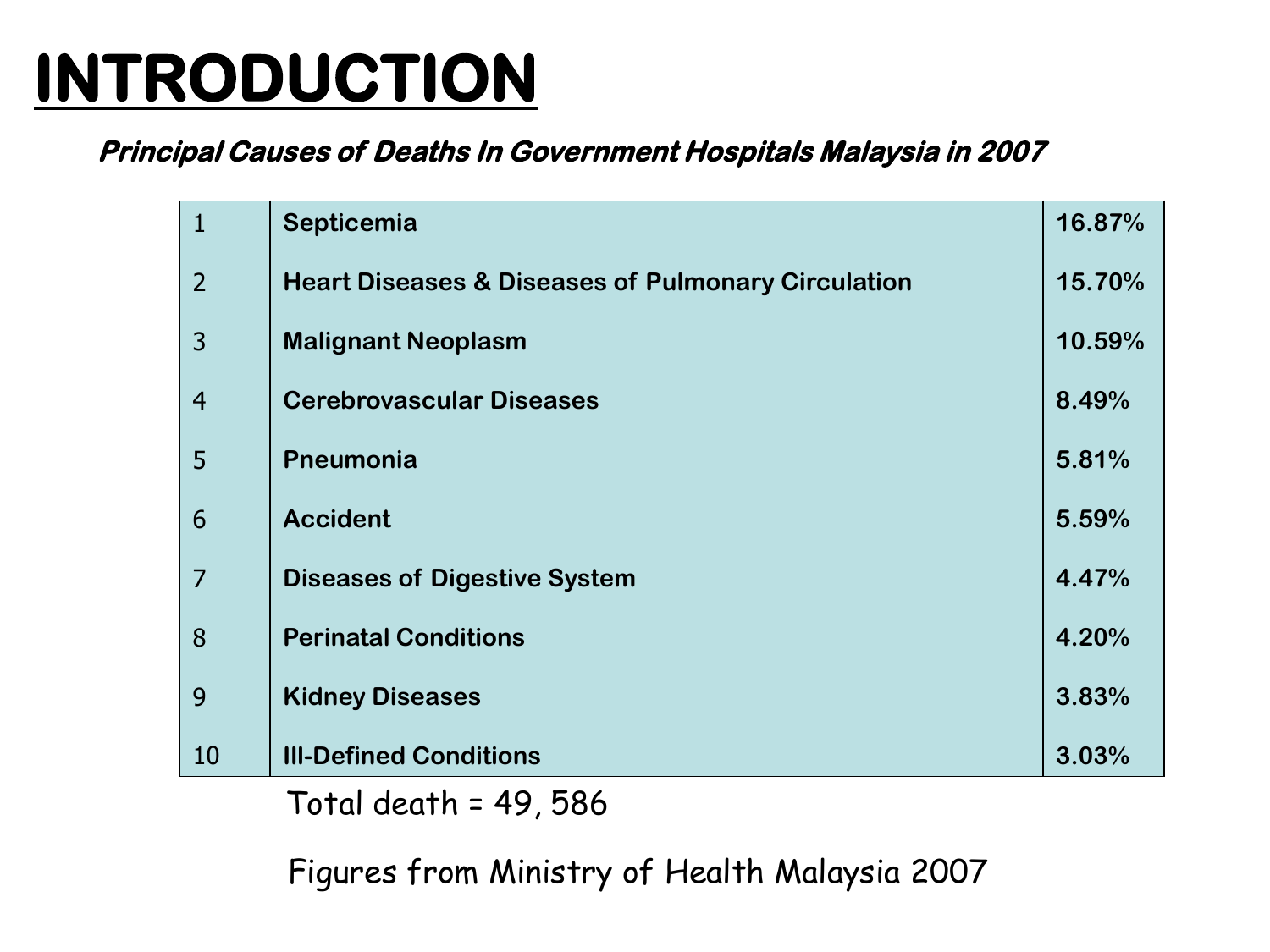### Pre-Hospital Care System in Malaysia

 $\Box$  Hospital based: Emergency department

**Emergency only** 

**□ Medical assistant/nurses as main providers** 

■ Common 999 entry point (October 2007)

**O** Free

24 hour on demand service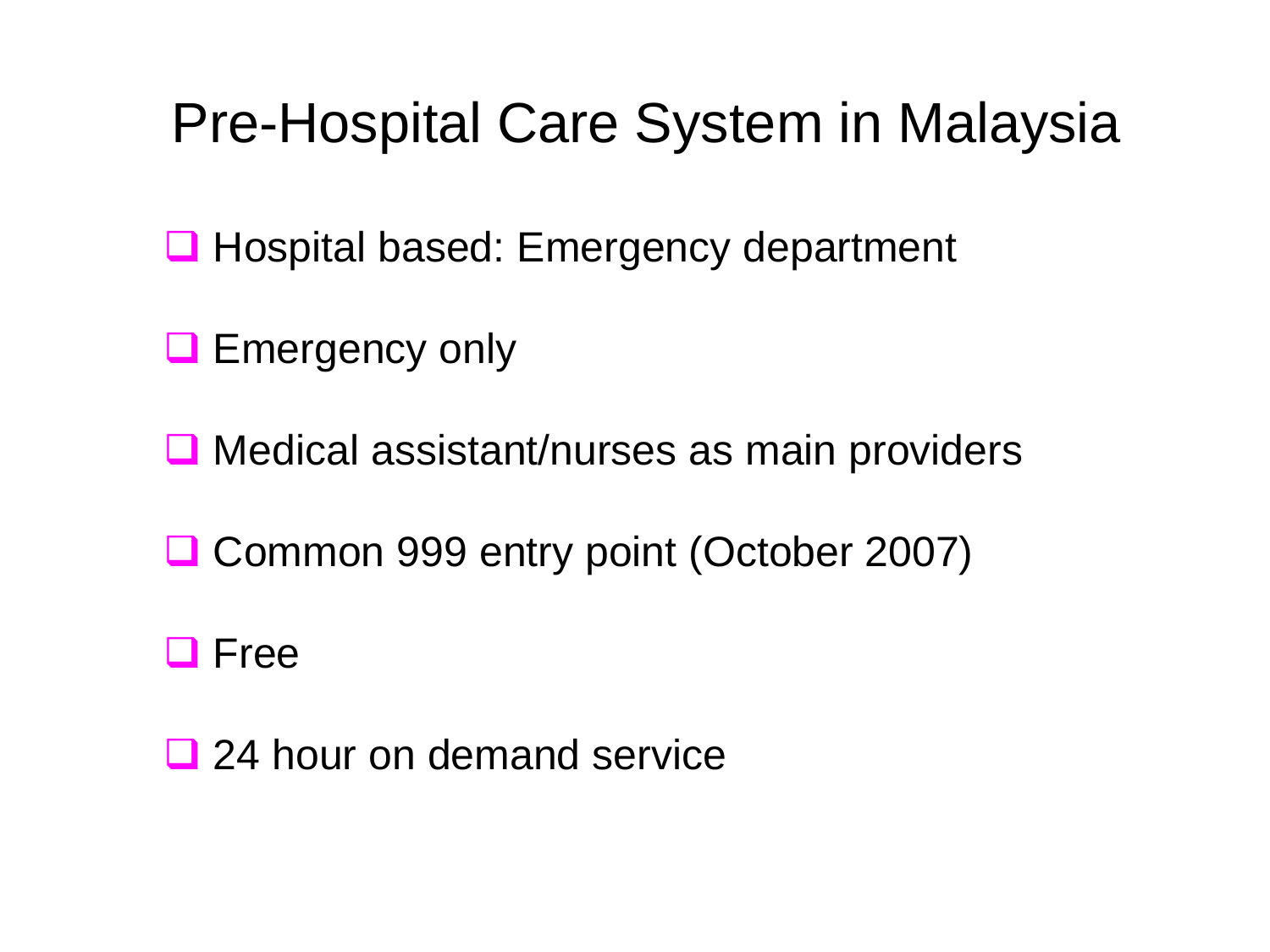### **Malaysia Emergeny Response System**





#### **Major step……… June 2007**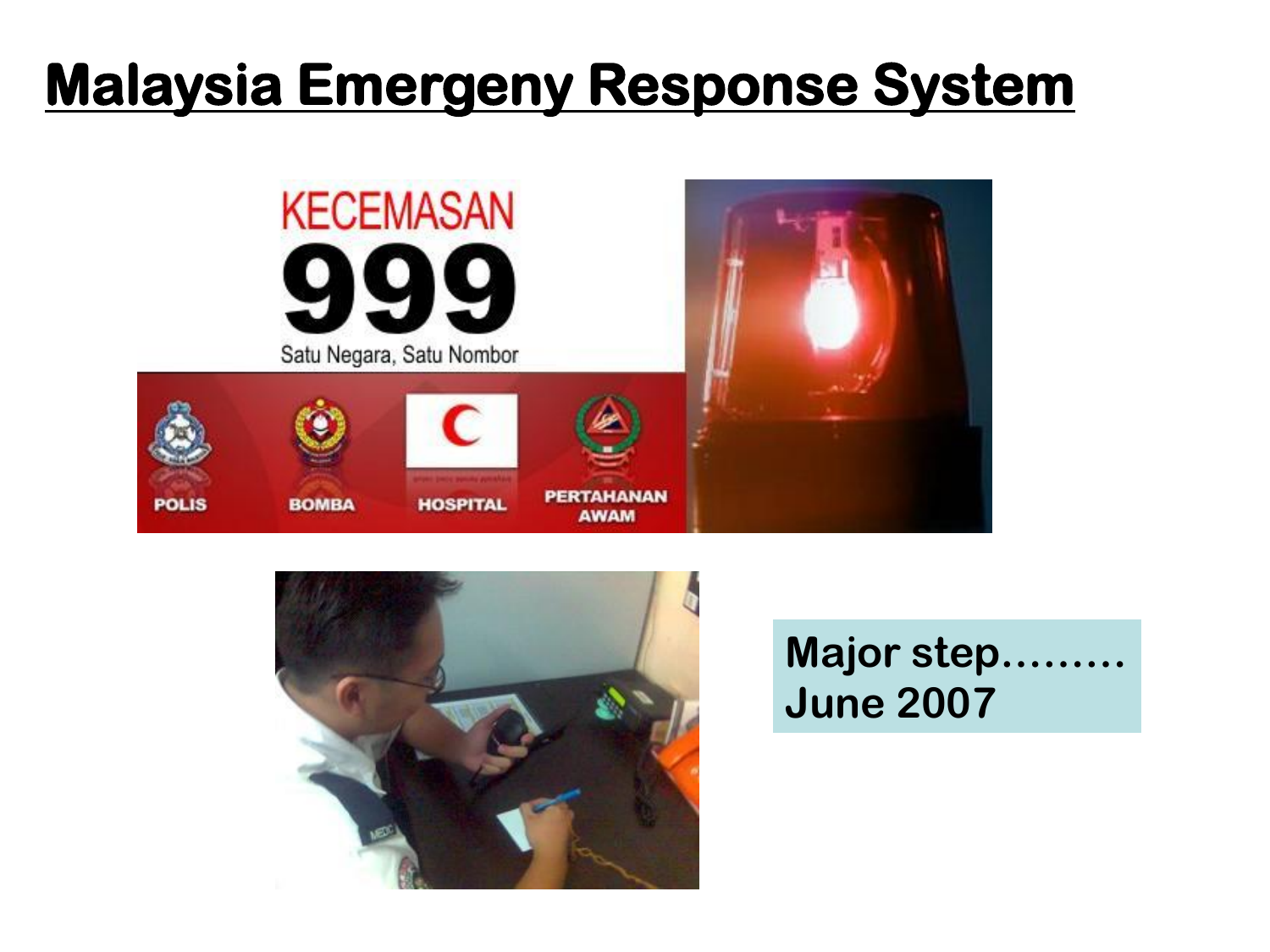### **Malaysia Emergeny Response System**

- **i. One number – "Client focus" (response to 999 calls within 10 sec or 4 rings)**
- **ii. "Automatic routing system" with zero defect**
- **iii. Standardization of client interaction protocol for all call centers**
- **iv. Single "Communication network" for all agencies involved**
- **v. "Online incident management protocol" before arrival of response team**
- **vi. Trained EMD at call center**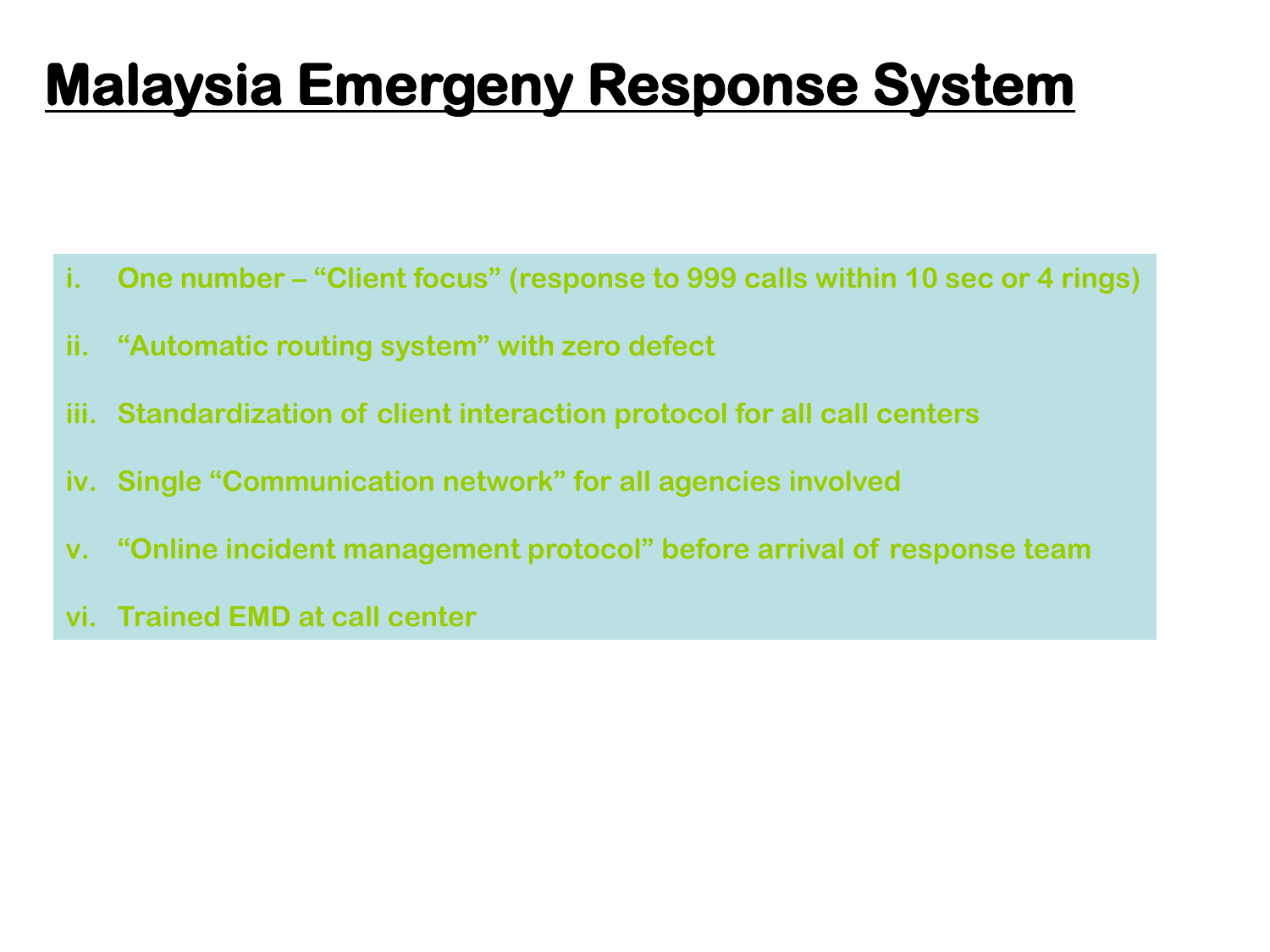### Special Situations

 $\Box$  Partners in providing the service:

- $\triangleright$  Civil defence Malaysia
- $\triangleright$  St John's Ambulance
- Malaysia Red Crescent
- Volunteer Fire & Rescue Services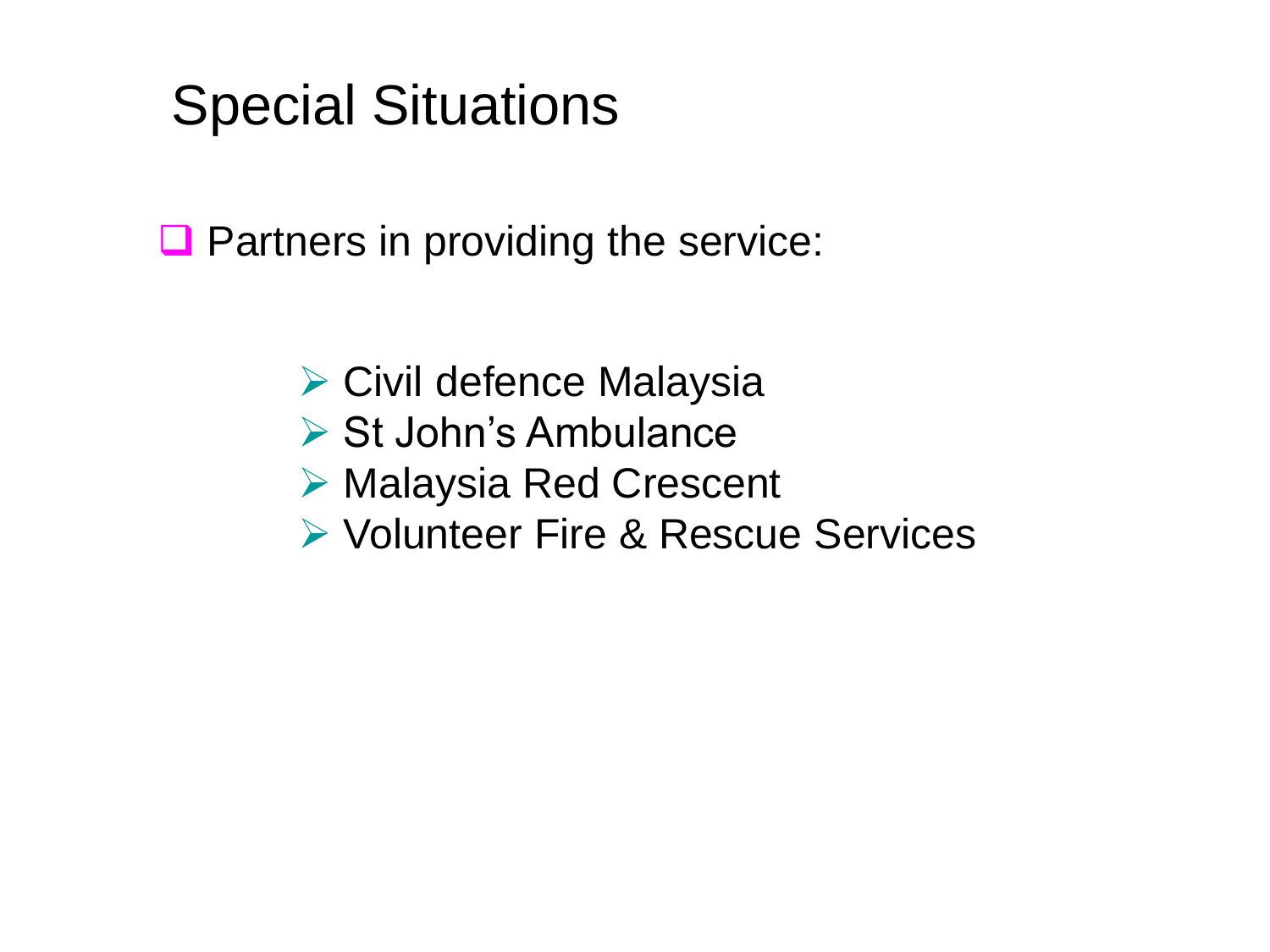## Problems in EMS in Malaysia:

**□ Cities are getting bigger with** worsening traffic congestion

**□ Existing hospital ambulances** struggle to cope with increase demand and area of coverage : increase response time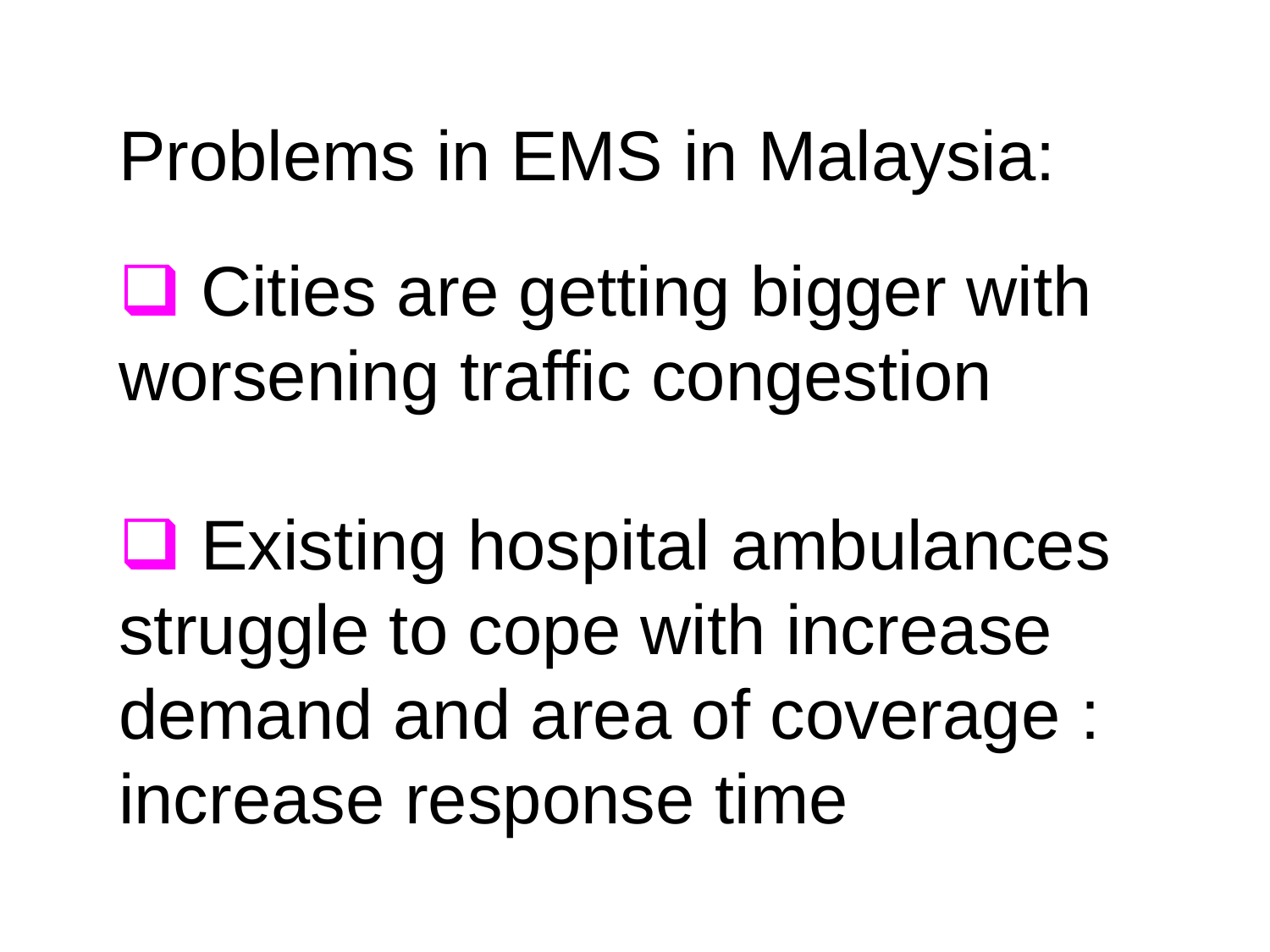■ Accessibility to medical care in Malaysia is considered excellent

- ❖ 81% is within the 3 km from the health care facility
- $\div$  88% within 5 km
- **❖ 93% within 10 km**

 $\Box$  Emergency services in many rural health clinics are rudimentary:

- **\*** Resuscitative equipment & skill
- ❖ Roles during emergencies
- ❖ Roles of emergency transport

**ALTHOUGH ACCESSIBILITY TO MEDICAL CARE IS EXCELLENT ACCESSIBILITY TO EMERGENCY CARE IS STILL LACKING**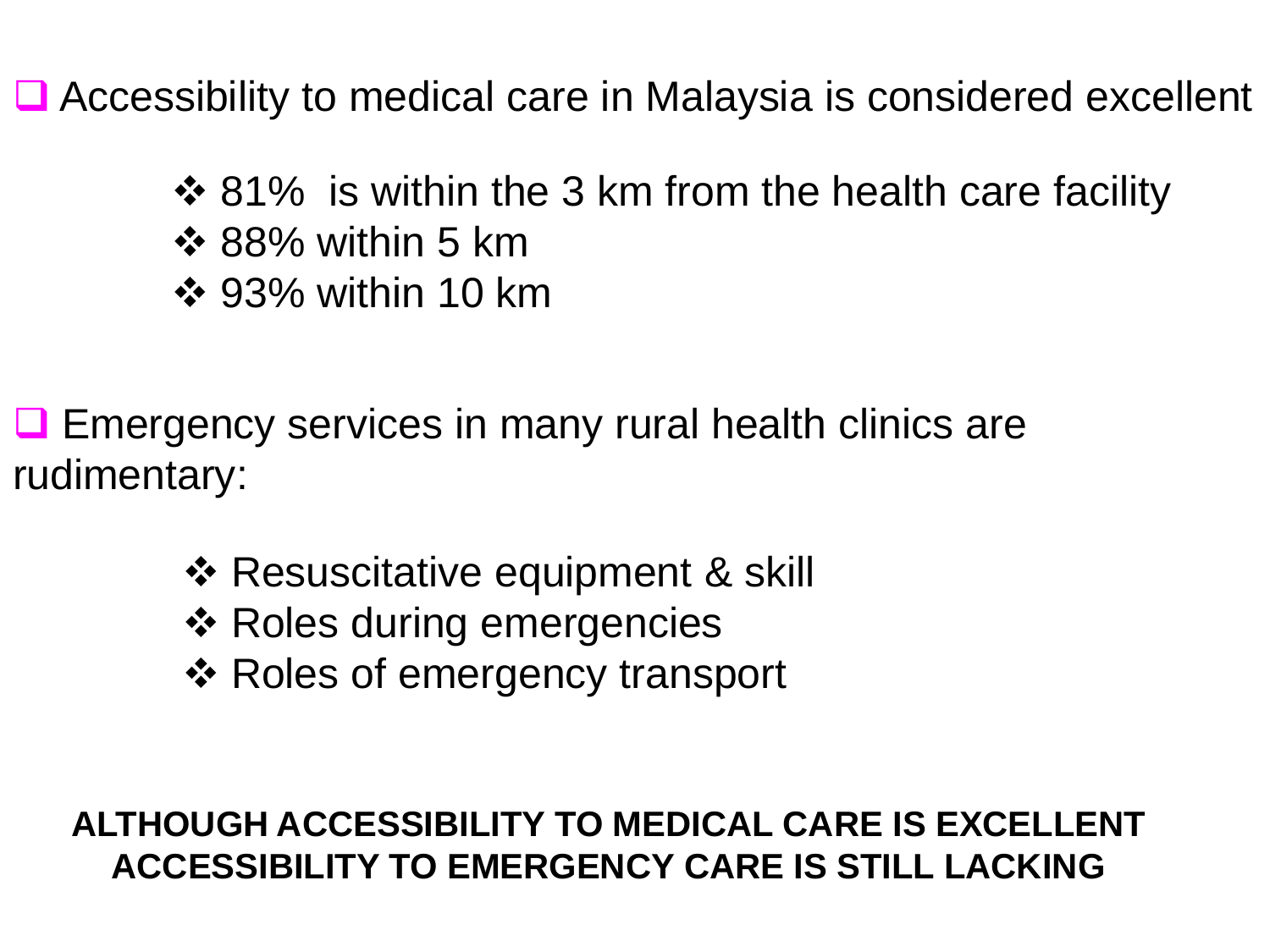$\Box$  Can the ED alone cope with the emergency ambulance services?

 $\Box$  Can the hospital alone cope with service?

**□ Can the MOH alone cope with the service?** 

 $\Box$  Can the government alone cope with this?

**COMMUNITY INVOLVEMENT is the key to any emergency ambulance service, serving the community**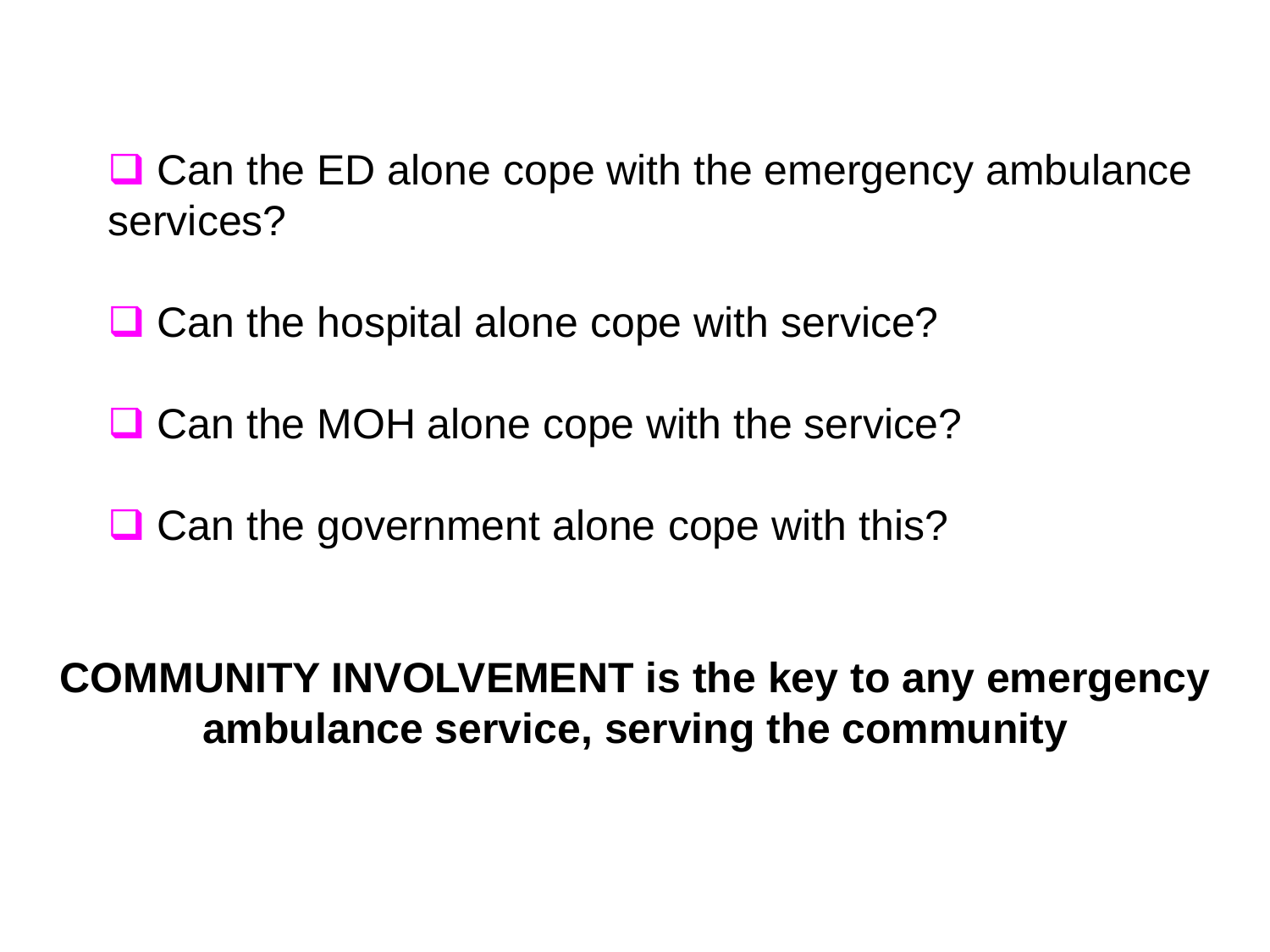## STEPS TAKEN:

### **RURAL AREAS**

**■ Rural Health Clinic must play primary role** 

- **❖ Accessibility and community participation**
- ❖ Primary response to emergencies
- ❖ Providing first aid and as first responder
- ❖ Transporting emergency patients to nearby health center

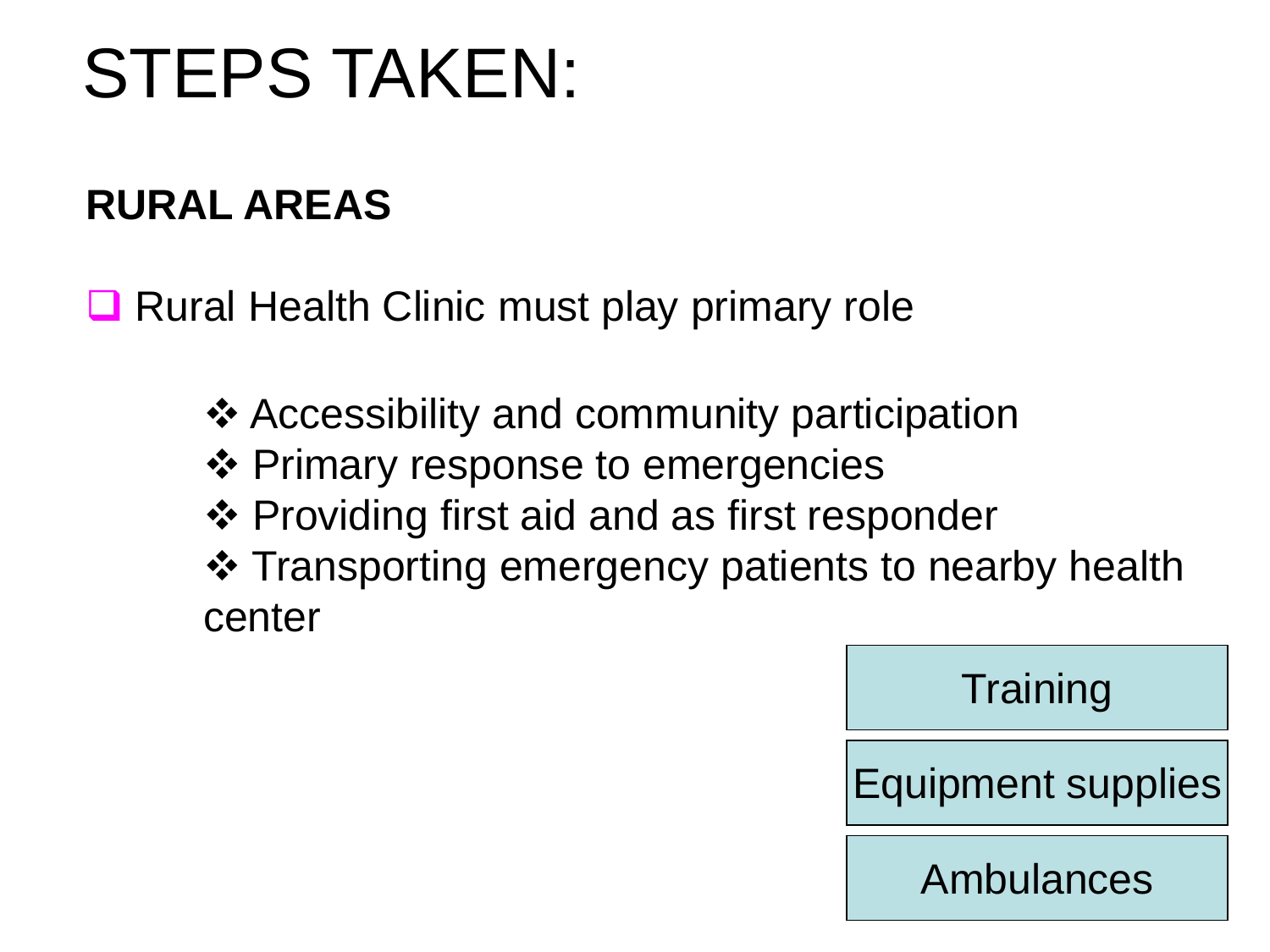#### **SMALL TOWNS**

**□ Hospitals & Health Clinic Sharing** 

- ❖ Mapping of coverage areas
- ❖ Common system and communications
- ❖ Sharing of resources and supplies

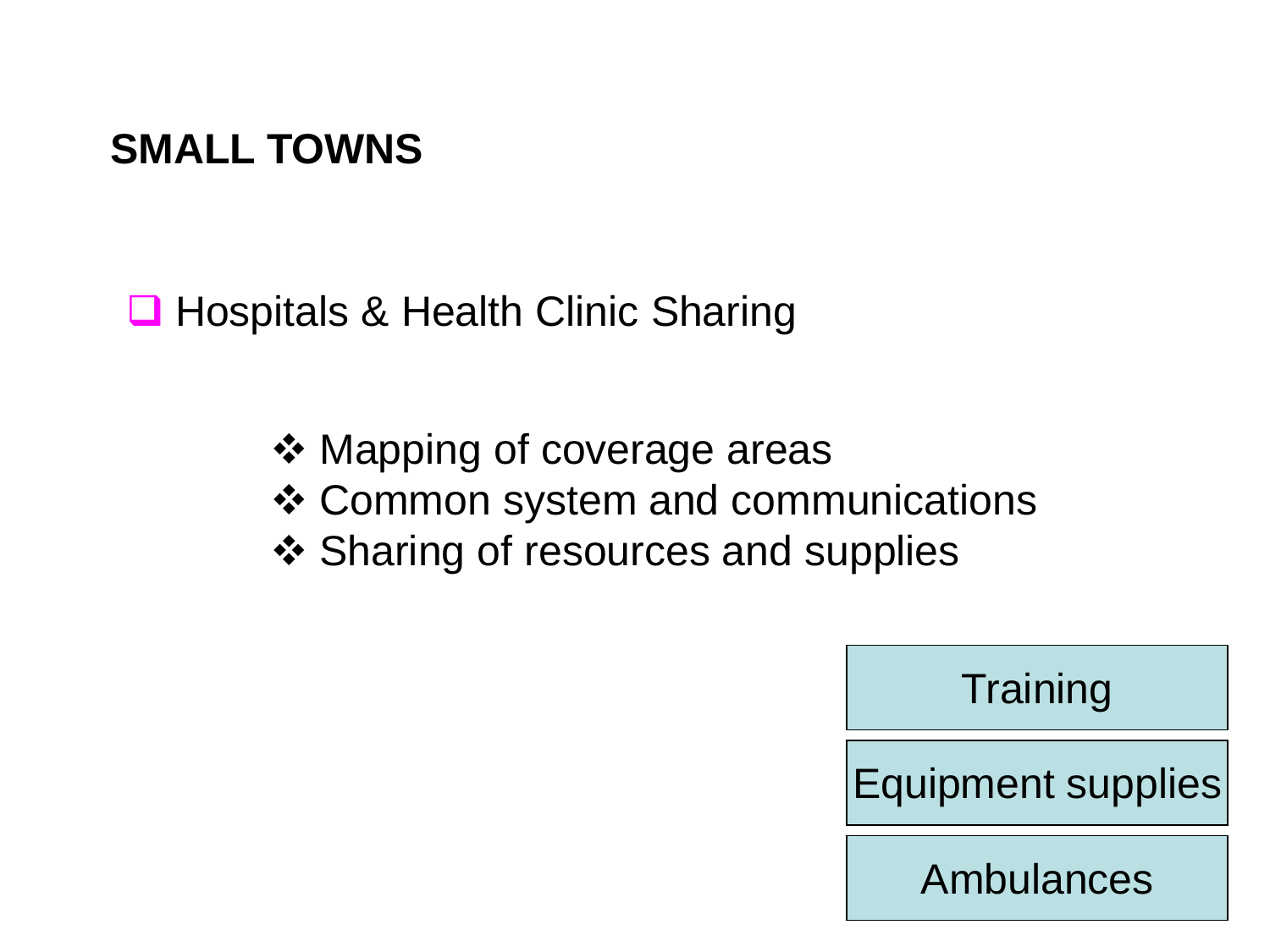#### **LARGE CITIES/TOWNS**

**■** Multi agencies involvement

- **❖ NGOs cooperation needed**
- "Centralize Call Center"
- **❖ Decentralize ambulances**

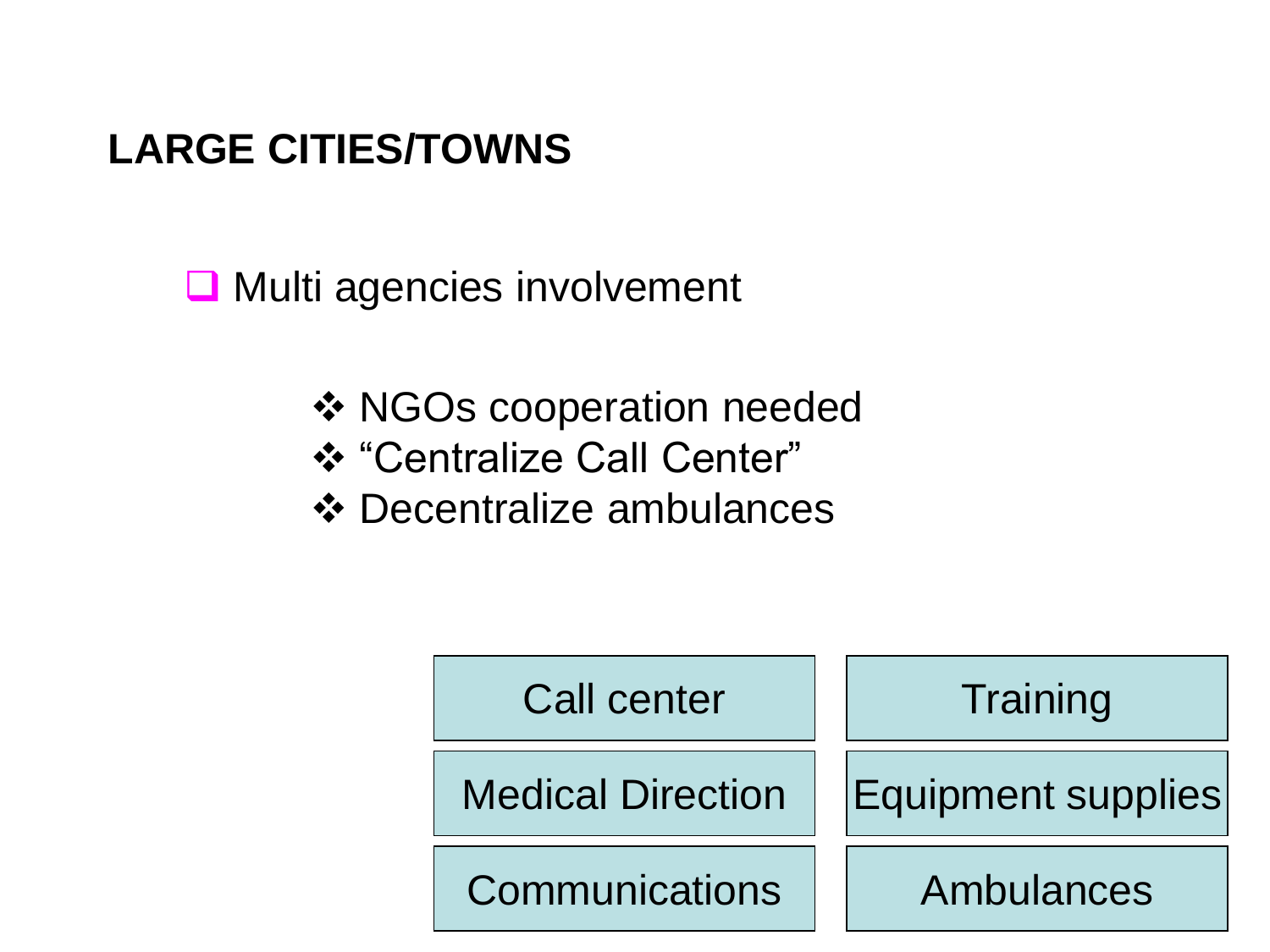## **Pilot Projects:**

#### **Q** Penang State

- ❖ Within & among districts
	- MOH hospitals + Health Clinics + NGOs
- $\Box$  Johor state
	- **❖ Within district** 
		- MOH hospitals + Health clinics
- **Klang Valley (KL)** 
	- **☆ Zones**

- MOH Hospitals + University Hospitals + Health Clinics + NGOs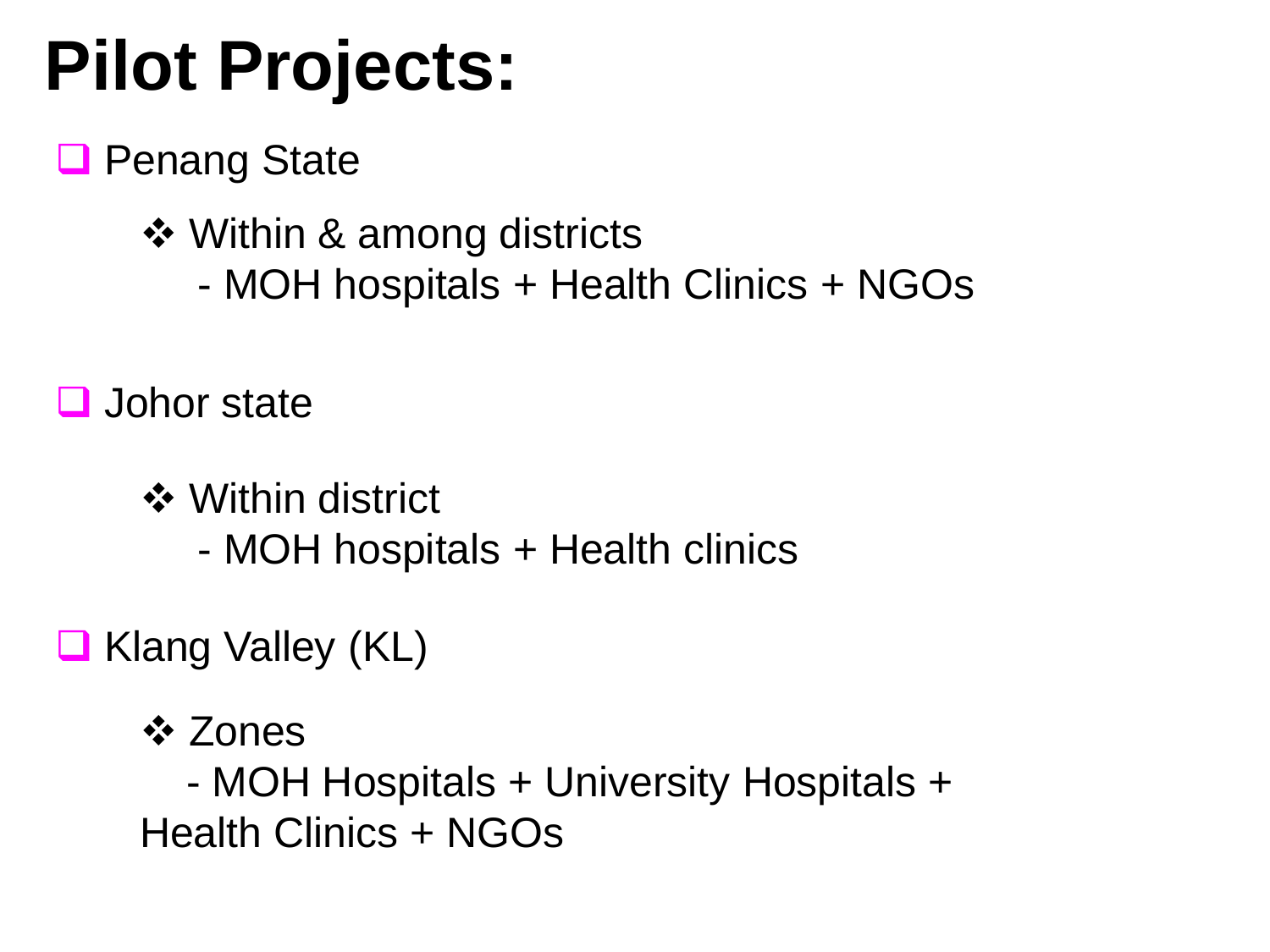### **DISTRICT OF KOTA BHARU NETWORK FOR CALL CENTER**

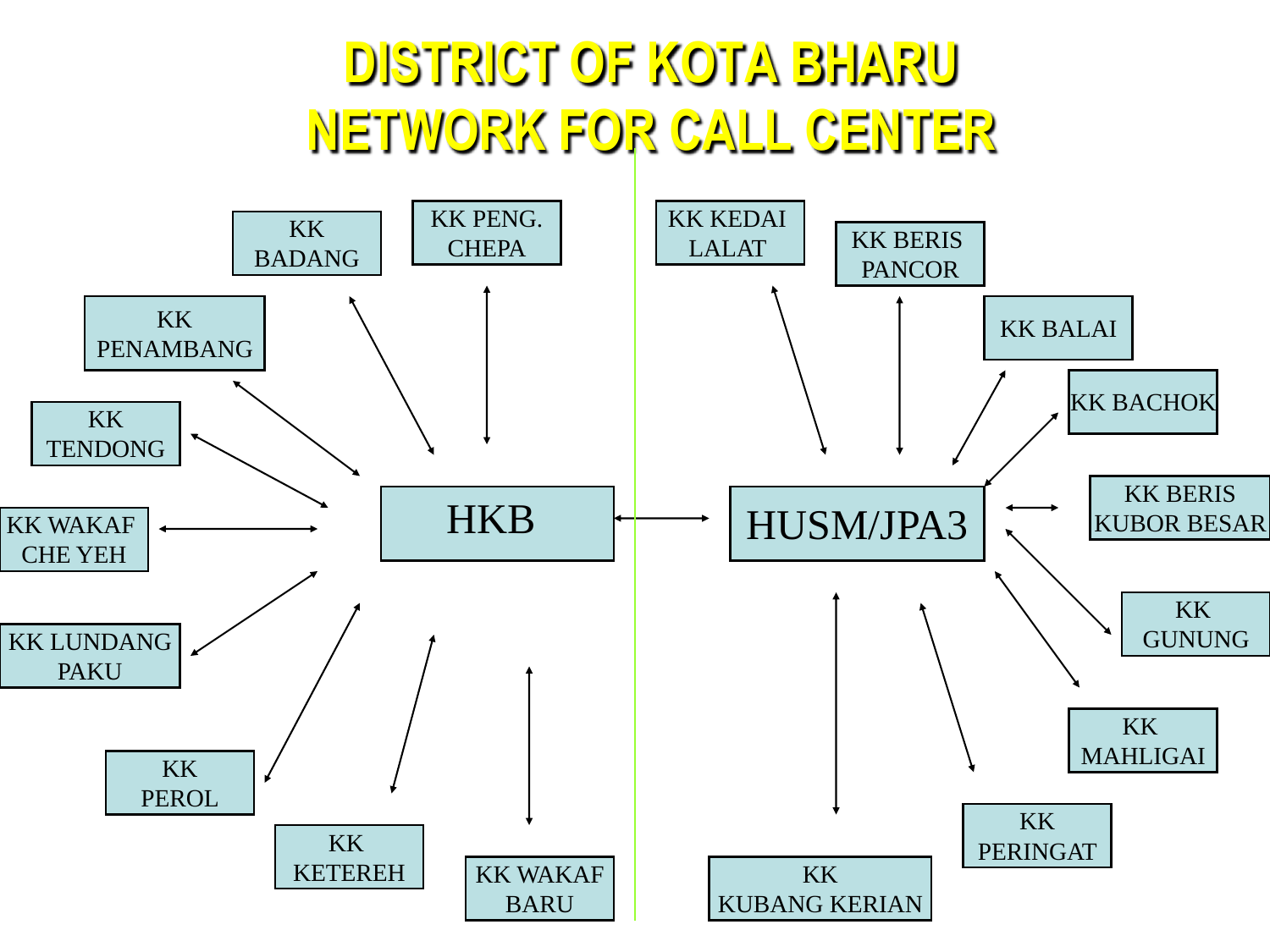Acute hospital care

In the past time…….



Beyond the Golden / Platinum Hours : SURVIVAL POOR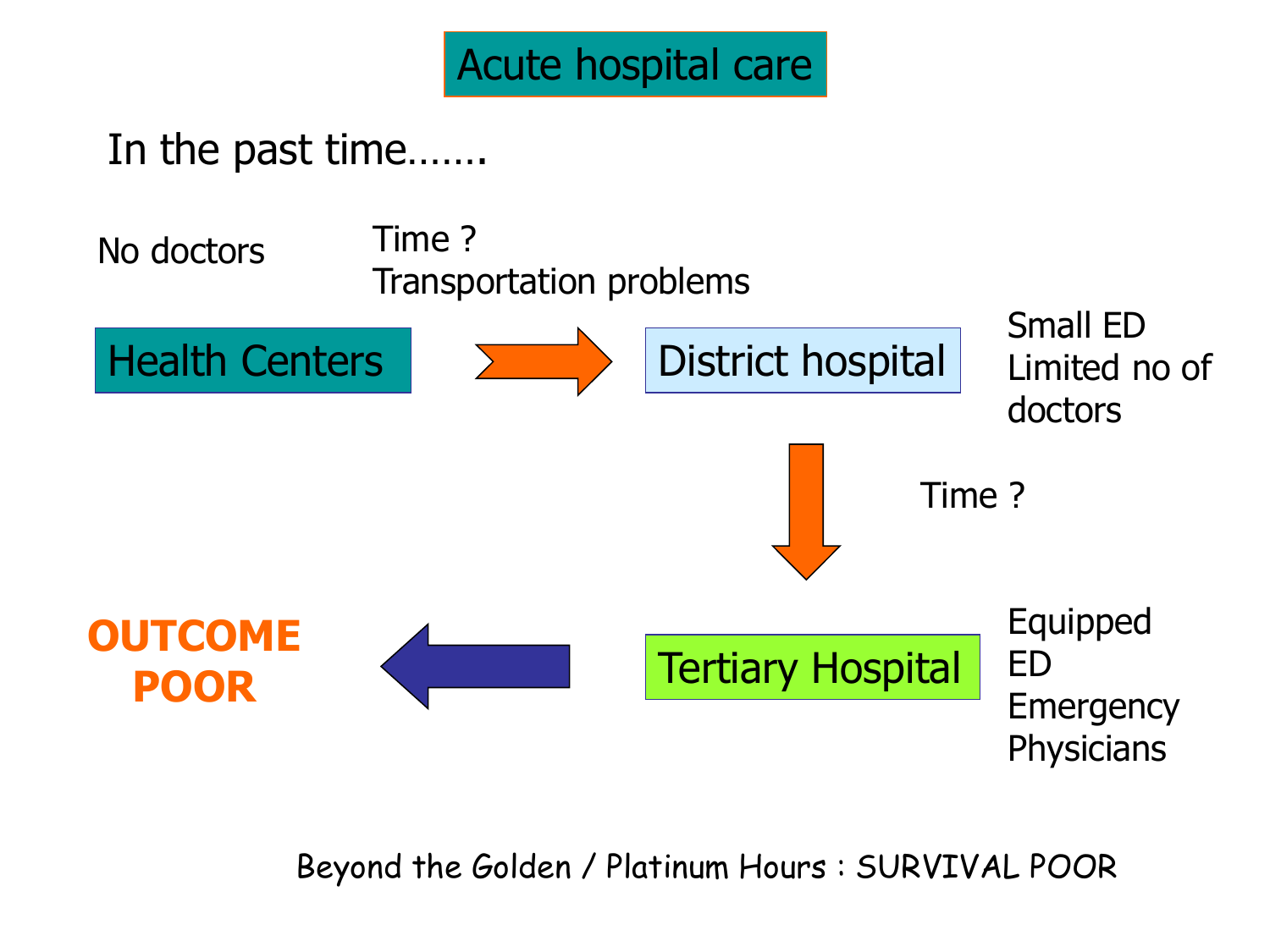

In the present time…..

Doctors/MA present



Emergency Medicine developing Better equipped ED Better transportation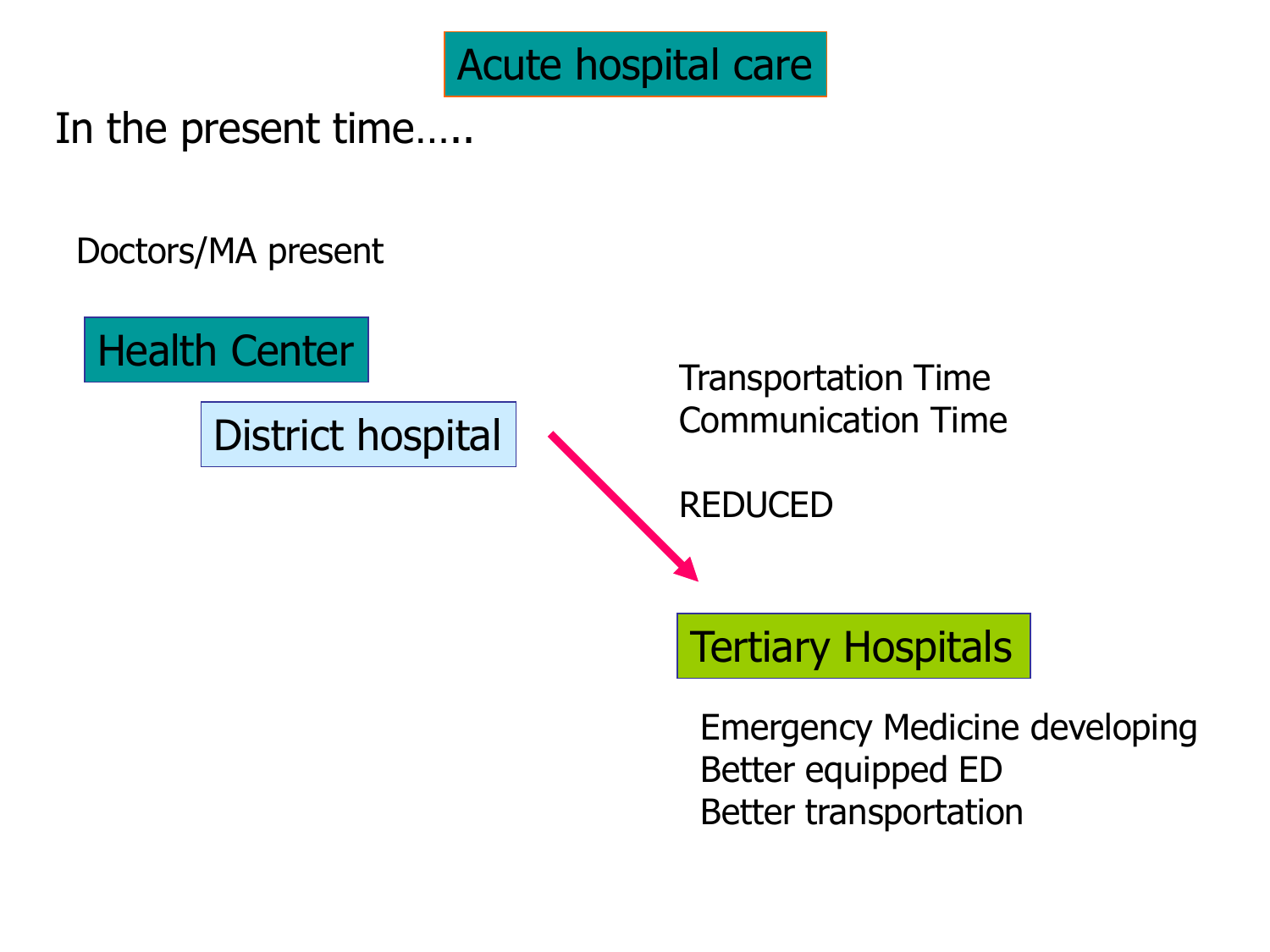## **MOH FOCAL ACTIVITIES:**

- **□** Designated PHC units
- **□ Call center development**
- **Q** Ambulance purchase
- **Q** Radio communication and network
- **□ Clinical protocol/medical direction**
- **O** Motorcycle squads
- Training first responder, BLS, BTLS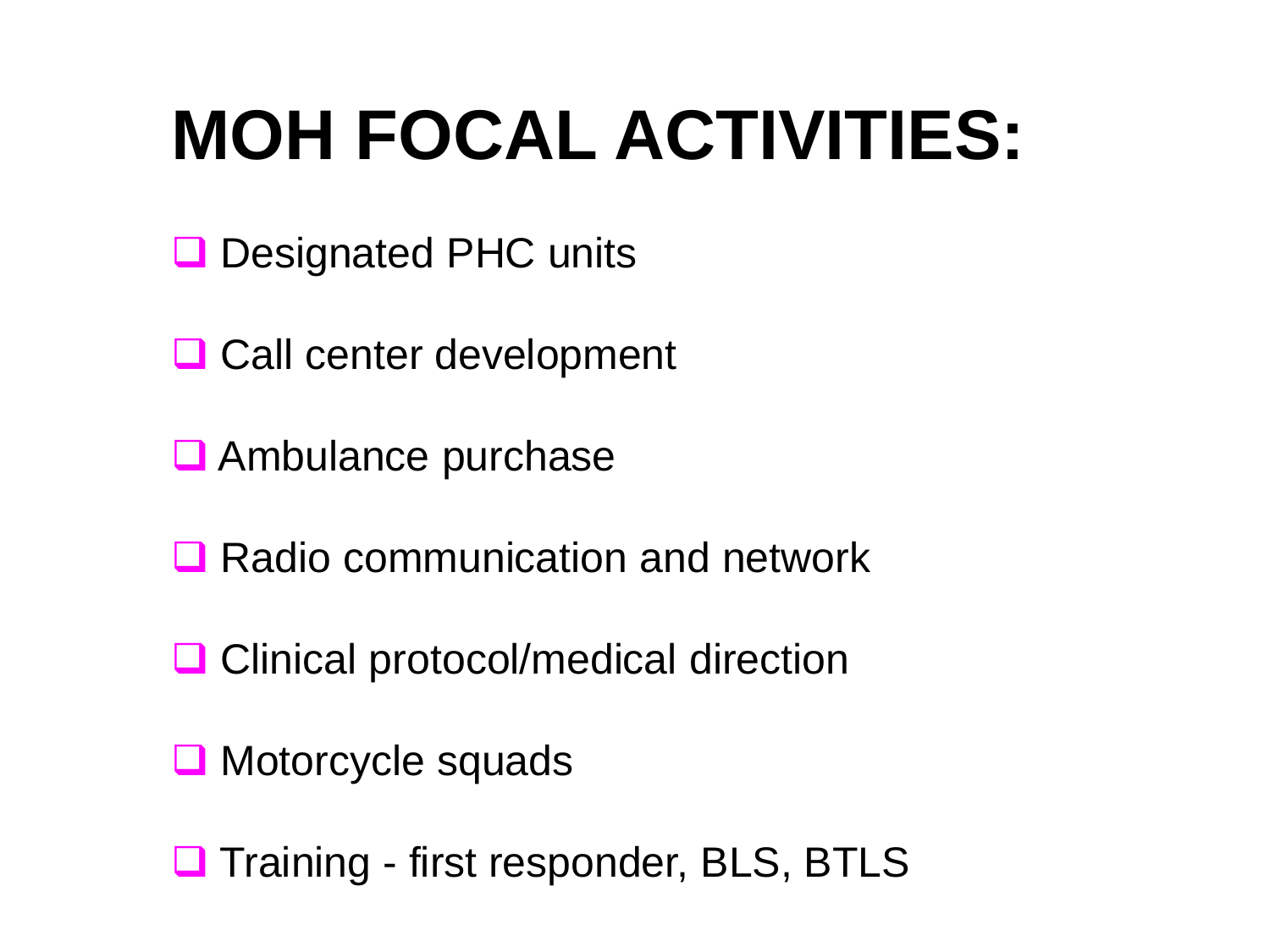### **Malaysia Emergeny Response System**

Call center – Hospital based





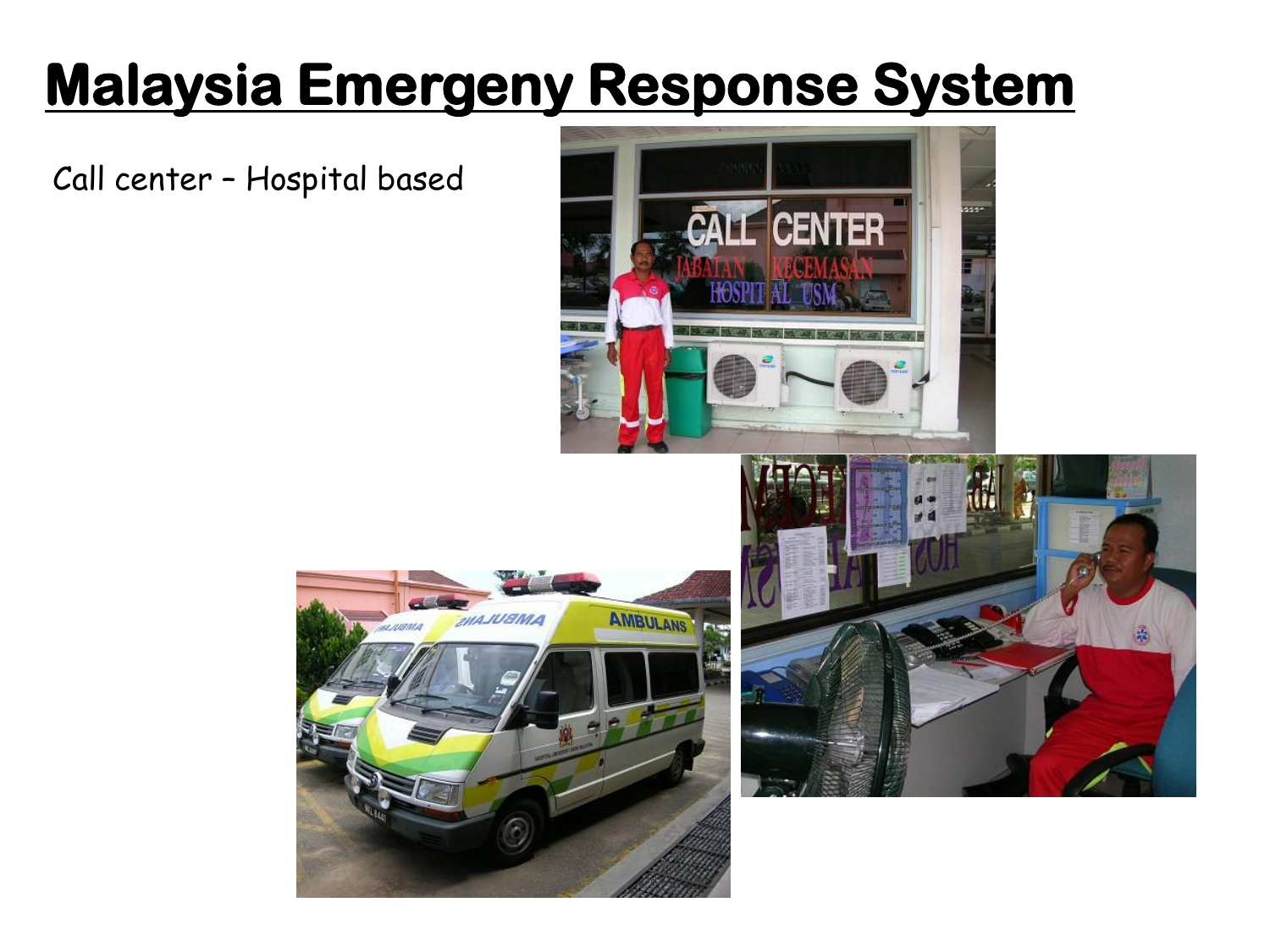## **Vehicles (staff & equipment)**



### **Old Days !!!!**

Manned by non paramedics Ambulance driver with nursing staff Minimally trained & equipped

**Scoop & Run Concept**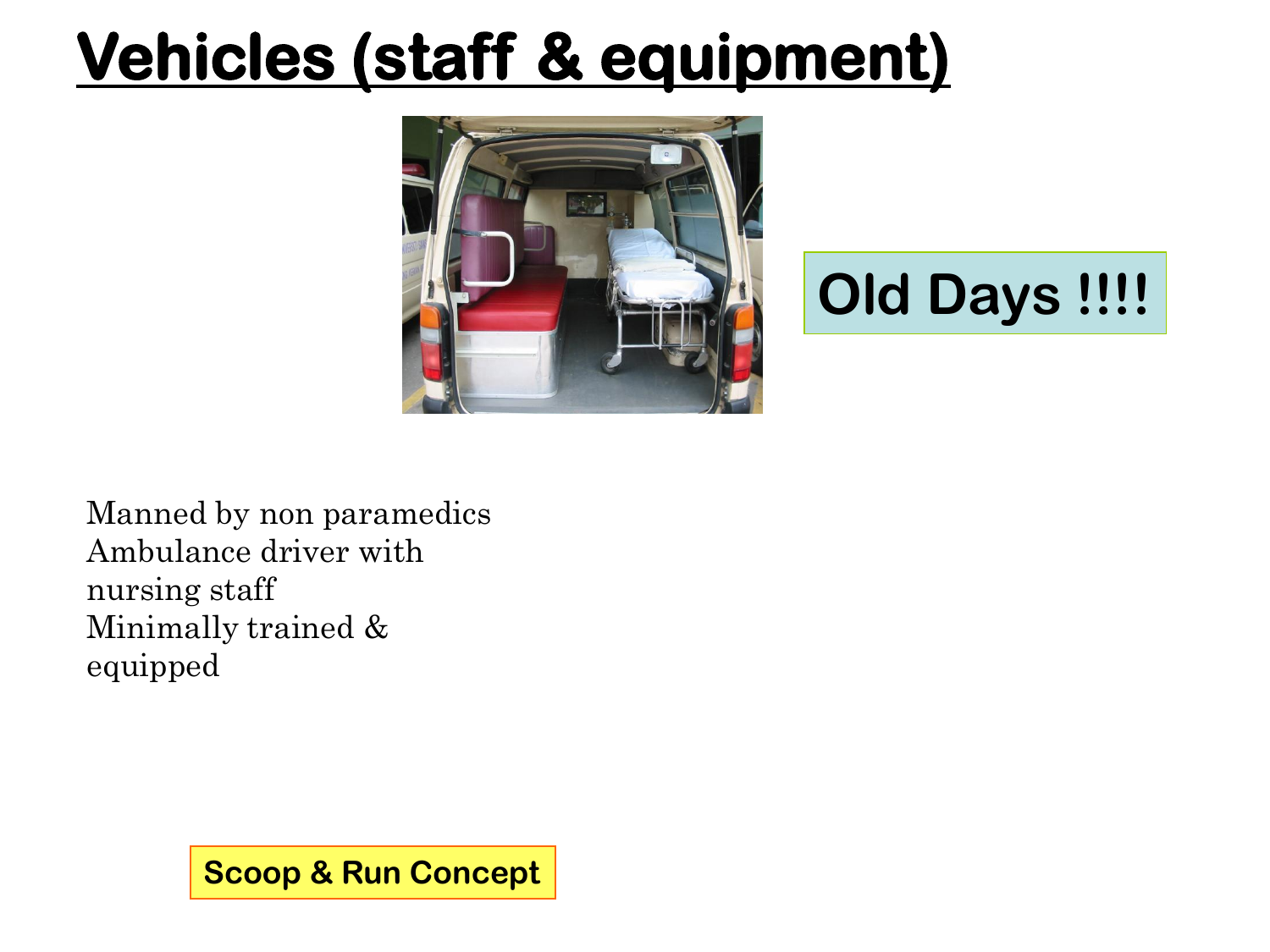### **Vehicles (staff & equipment)**



#### **Better equipped Trained nursing staff Accompanied by doc**

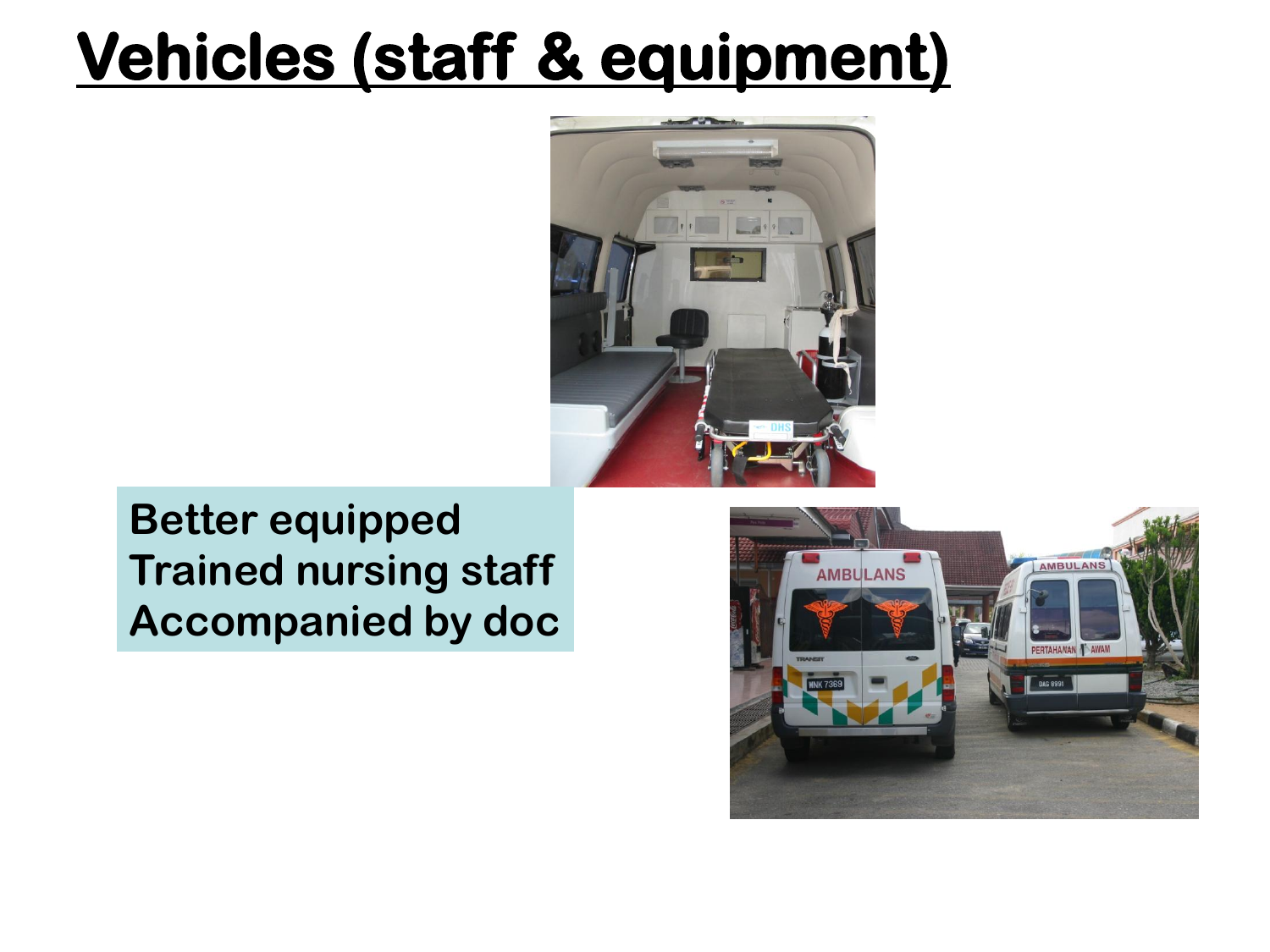### **Response time (dispatch)**

Ambulance Response Time (ART) Before and After Emergency Medical Dispatcher (EMD) Training Program (Statistics January Till December 2007 from Call Center Hospital Universiti Sains Malaysia)

| <b>GROUP</b>                                                                        | <b>Call Processing Time</b><br>(CPT) | Time Taken to<br><b>Prepare Team</b><br>(TTP) | Time Taken To Arrive At<br>(TTTS)<br>Scene | Ambulance<br><b>Response Time</b><br>(ART) |
|-------------------------------------------------------------------------------------|--------------------------------------|-----------------------------------------------|--------------------------------------------|--------------------------------------------|
| <b>Without EMD</b><br><b>Mean</b><br><b>Number of Calls</b><br><b>Std Deviation</b> | 117.00<br>1000<br>54.93              | 203.91<br>1000<br>115.24                      | 1325.29<br>1000<br>1572.30                 | 1646.21<br>1000<br>1609.39                 |
| <b>With EMD</b><br><b>Mean</b><br><b>Number of Calls</b><br><b>Std Deviation</b>    | 117.67<br>1000<br>55.20              | 117.00<br>1000<br>54.93                       | 676.83<br>1000<br>1451.08                  | 911.50<br>1000<br>399.34                   |

**Mean Time in seconds ART = CPT + TTP + TTTS** P=0.002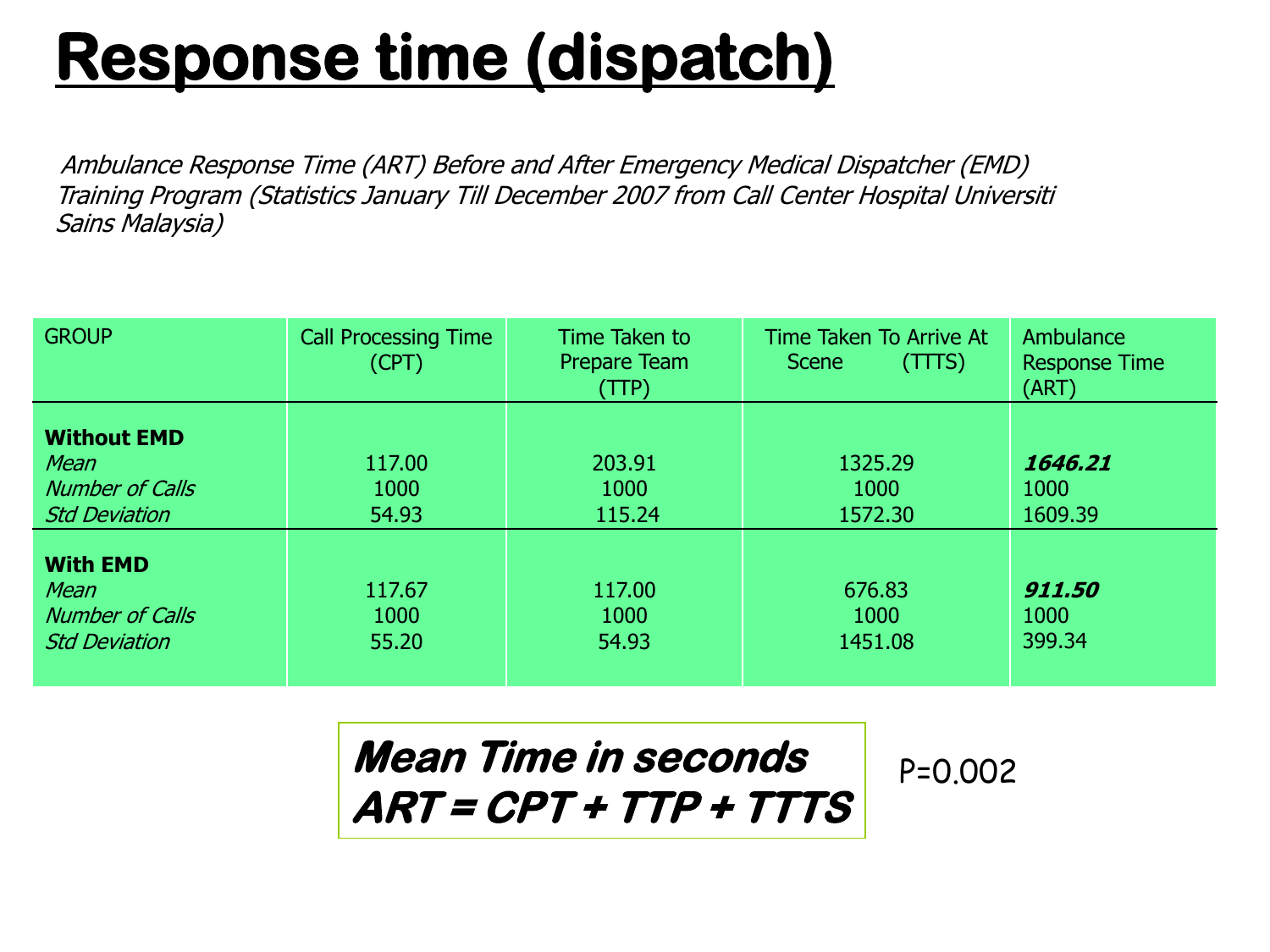### **Response time (dispatch)**

#### **Mean Ambulance Response Time At Tertiary Hospitals In Three Different Cities in Malaysia**

| <b>Cities</b>       | <b>Mean Call</b><br><b>Processing</b><br>Time (CPT) | <b>Mean Time</b><br><b>Taken to</b><br><b>Prepare Team</b><br>(TTP) | <b>Mean Time</b><br><b>Taken To</b><br><b>Arrive At</b><br><b>Scene (TTTS)</b> | <b>Mean</b><br><b>Ambulance</b><br><b>Response</b><br><b>Time (ART)</b> |
|---------------------|-----------------------------------------------------|---------------------------------------------------------------------|--------------------------------------------------------------------------------|-------------------------------------------------------------------------|
| <b>Kota Bharu</b>   | 117.67                                              | 117.00                                                              | 676.83                                                                         | 911.50                                                                  |
| <b>Penang</b>       | 154.07                                              | 218.56                                                              | 896.33                                                                         | 1268.96                                                                 |
| <b>Kuala Lumpur</b> | 135.48                                              | 196.22                                                              | 1208.08                                                                        | 1539.78                                                                 |

#### **Mean Time in seconds** P<0.05